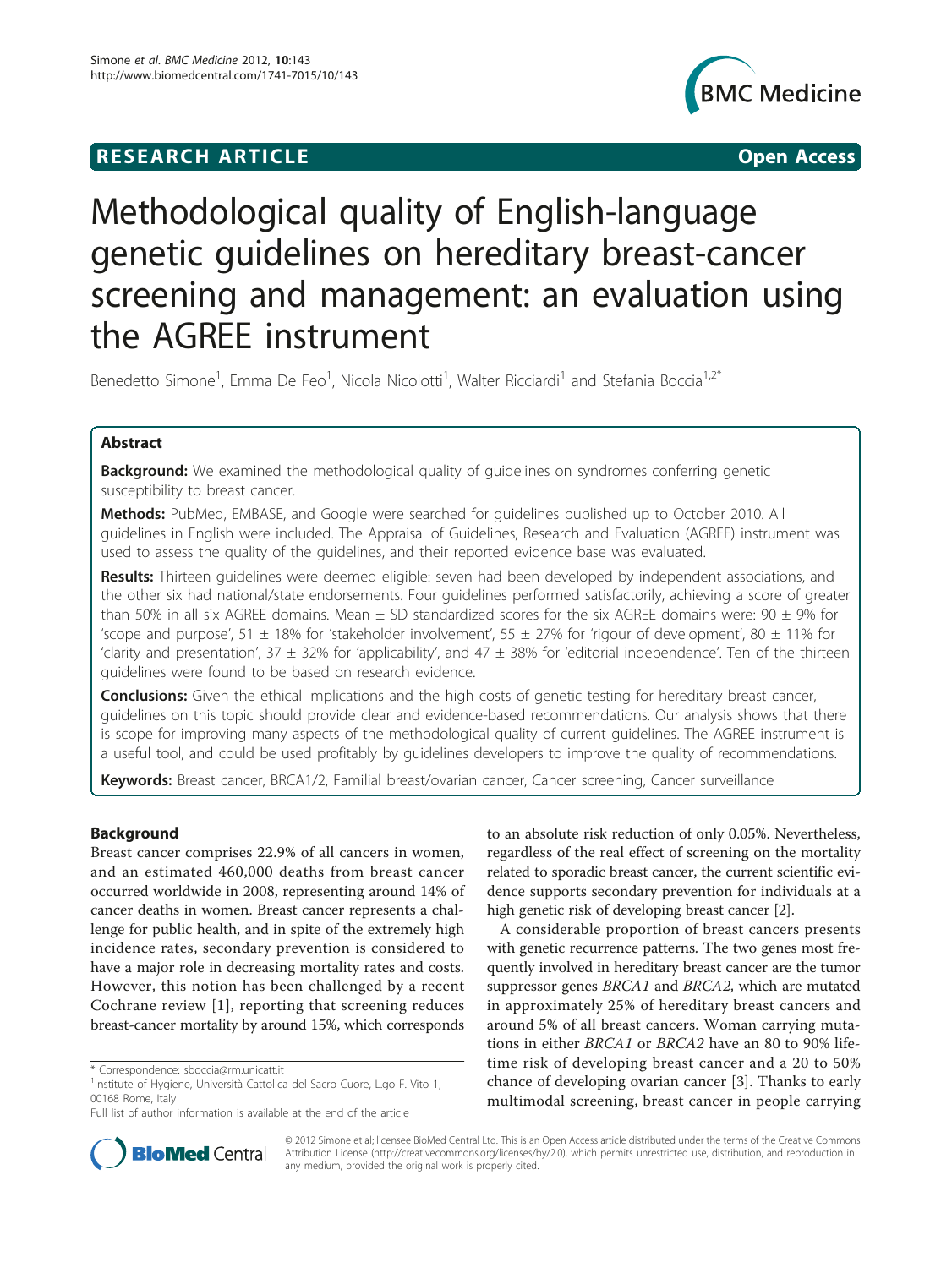BRCA1 or BRCA2 mutations can be diagnosed at an early stage, with consequent favorable effects on their survival and quality of life, and also on costs for the health system [[2\]](#page-7-0). Additionally, carriers can benefit from specific tertiary prevention interventions, as the risk of ovarian, contralateral breast cancer, and of other associated carcinomas (such as prostate, pancreas, and colon) is considerable [\[3](#page-7-0)]. It is therefore clear that the identification of mutation carriers of BRCA1/2 represents a key issue in public health for the potential implementation of specific prevention and management programs, such as intensive riskadjusted screening, counseling, and prophylactic treatments [[2,3](#page-7-0)].

The probability that an individual is carrier of a BRCA1 or BRCA2 mutation can be estimated based on the frequency and age of onset of the disease in relatives and on the organs affected (breast, ovary). Several algorithms are available to estimate the risk of being a carrier of the mutations [[2,3\]](#page-7-0). However, genetic testing, however, is the ultimate tool for diagnosis; issues concerning who should be tested and in which context, and the management of test users, are not easily dealt with, and the tests are expensive, and require a great deal of human resources and expertise. There are also ethical and legal issues that need to be considered; genetic information is sensitive, and data protection is necessary. All these issues need to be clearly addressed by valid, reliable, independent, and easily applicable guidelines. The Appraisal of Guidelines, Research, and Evaluation (AGREE) instrument represents a tool for a thorough quality assessment of guidelines [\[4](#page-7-0)]. AGREE is a validated tool produced by the PL96-3669 research program funded by the European Union. It has been developed by researchers and policy-makers from several European countries, as well as Canada, the USA, and New Zealand [[4\]](#page-7-0). Over the past few years, AGREE has become a benchmark in both the evaluation of existing guidelines [[5-7\]](#page-7-0) and the development of new ones [[8,9](#page-7-0)]. Application of AGREE has shown that the quality of clinical and preventive guidelines is generally poor [[10,11\]](#page-7-0), and that some aspects of their quality, such as their applicability and the involvement of stakeholders, are particularly unsatisfactory [\[11-13](#page-7-0)]. The instrument has been applied to guidelines produced in virtually every field of clinical practice, focusing on therapies, treatments, and procedures, and was also recently applied to genetic guidelines on colorectal cancer [\[11\]](#page-7-0).

The aim of this study was to provide a critical evaluation, using the AGREE instrument, of the quality of guidelines focusing on the management of individuals at higher genetic risk of breast cancer.

#### Methods

We searched for guidelines published up to October 2010 that aimed to provide recommendations on the genetic screening, surveillance, and management of people who have or are suspected to have a hereditary breast-cancer susceptibility syndrome. The MedLine, EMBASE and Google databases were searched through using the following terms: (Guidelines OR Recommendations) AND Breast AND Cancer AND Screening AND (BRCA\$ OR Hereditary). Reference lists of the eligible papers were also searched manually. We included only guidelines published in English that provided explicit recommendations on the management of individuals who had or were at risk of having genetic forms of breast cancer. When more than one set of guidelines was produced by the same professional body, only the most recently issued was considered. All guidelines on breast-cancer screening reporting non-original (that is, referring to other sets of guidelines on the matter of hereditary forms of breast cancer) recommendations were excluded. For each guideline, we specified the target population and objectives. In particular, the target population was defined as the general population or specific subgroups. Recommendations on breast cancer in men were also reported.

Objectives were grouped as follows.

• Assessment of level of risk for breast cancer (low, average, high) of the target population.

• Definition of the criteria of appropriateness for genetic testing.

• Definition of the criteria for empirical diagnosis of susceptibility syndromes.

• Assessment of surveillance options for individuals with a diagnosis or suspicion of susceptibility syndromes.

• Evaluation of options for prophylactic or postdiagnosis treatments.

Three investigators (BS, EDF, NN) appraised all the selected guidelines using the AGREE instrument [[4\]](#page-7-0). AGREE provides criteria to assess the quality of the methods used for developing the guidelines and of their reporting. The instrument consists of 23 key items organized into 6 domains: 'scope and purpose', 'stakeholder involvement', 'rigour of development', 'clarity and presentation', 'applicability' and 'editorial independence'. Each domain is intended to capture a separate dimension of guideline quality. Items were evaluated independently by the three investigators using a four-point scale as indicated by the AGREE instructions (from 4 (strongly agree) down to 1 (strongly disagree)). The summary score of each domain is calculated by summing the scores of all of the individual items present in the domain, and successively by standardizing the total score as a percentage of the maximum possible score for that domain, as suggested by the authors of AGREE (range 0 to 100%). Item scores were discussed by the three appraisers, and large scoring discrepancies (defined as ≤2 points difference in the score assigned by the evaluators to the same item) were resolved by consensus.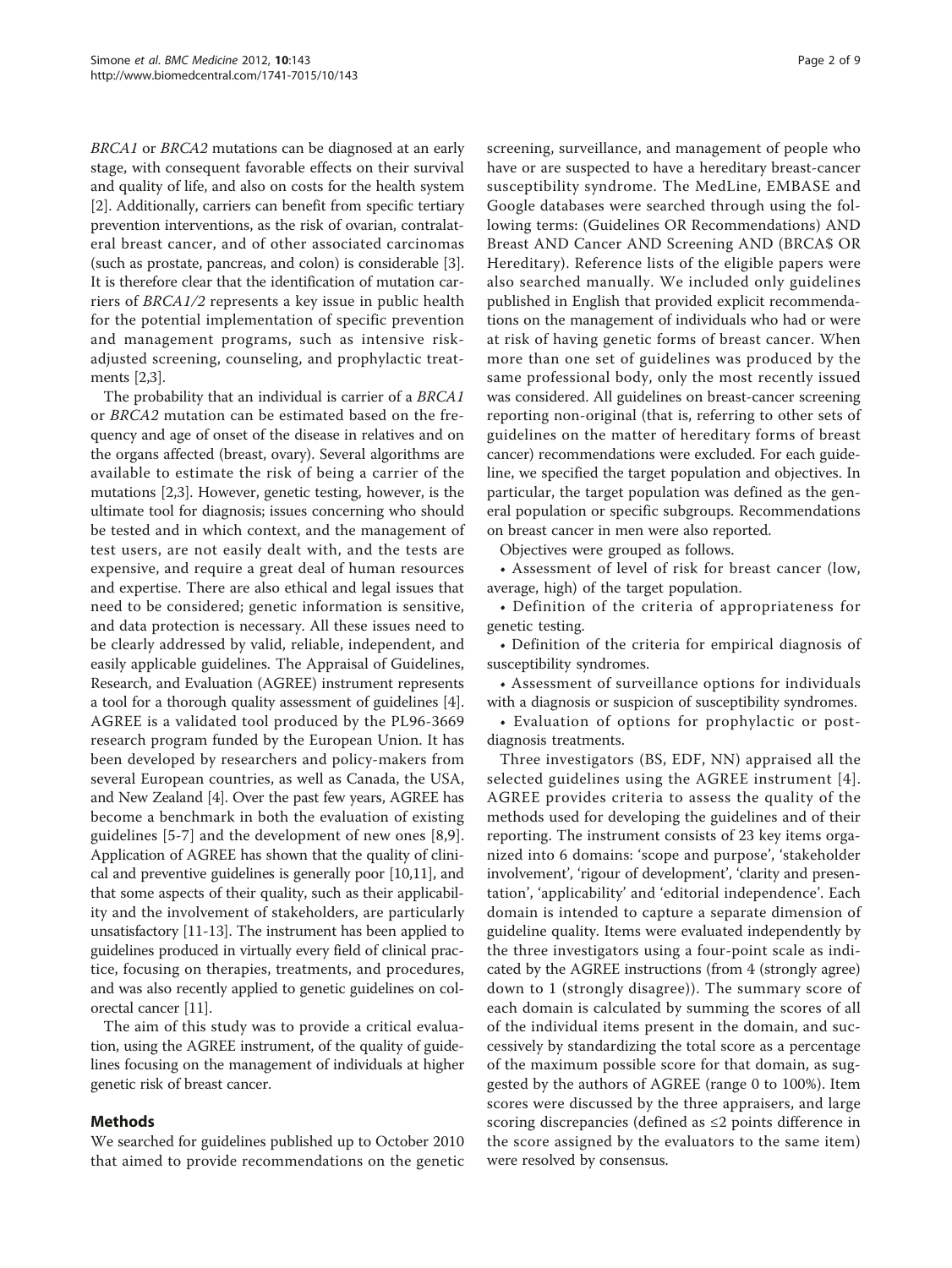According to the AGREE collaboration Group, based on the results for each of the six domains evaluated, a guideline can be 'strongly recommended', 'recommended with provisions', or 'not recommended'. The instrument does not provide criteria to formulate the overall assessment on the guideline, leaving it up to the discretion of the evaluator. We considered as satisfactory any guideline that scored at least 50% in all six of the domains as defined by AGREE. Guidelines were further classified based on whether they were developed by independent associations or by national/state-endorsed societies. The Mann-Whitney test was used to compare the median values of each of the 6 domain scores obtained by applying the AGREE instrument to the 17 guidelines, based on the presence or absence of an endorsement.

We also integrated the AGREE instrument by applying an additional system aimed at evaluating whether guidelines could be considered evidence-based. Following a scheme already proposed in the literature [\[11,14\]](#page-7-0), we defined three criteria for this purpose: the search strategy having been reported in at least one database, the quality of evidence classified, and the strength of recommendations reported.

## Results

### Literature search

The electronic databases search identified 215 results from MedLine, 188 from EMBASE, and over 302,000 from Google. After a first reading of the titles, any results that were not guidelines were excluded. Duplicates were also excluded, and the application of the inclusion and exclusion criteria (Figure [1\)](#page-3-0) led to the final selection of 13 sets of guidelines (detailed in Table [1](#page-4-0)) [[2,15-](#page-7-0)[27\]](#page-8-0). All the selected guidelines were developed in English-speaking countries because of the restrictions used in the research (eight from the USA [\[2](#page-7-0),[16,17,19](#page-7-0)-[21,25](#page-8-0),[27\]](#page-8-0), two from the UK [\[23](#page-8-0),[24](#page-8-0),[26\]](#page-8-0), and one each from Canada [\[22](#page-8-0)], New Zealand [[18](#page-7-0)] and Singapore [[15](#page-7-0)]). Of the 13 guidelines, 7 were produced by independent professional scientific societies [\[2](#page-7-0),[16,17,19](#page-7-0)-[21](#page-8-0),[27\]](#page-8-0), whereas six were developed with the endorsement of national/state authorities [[15](#page-7-0),[18](#page-7-0)[,22](#page-8-0)-[26](#page-8-0)] (Table [1](#page-4-0)).

## Target population and objectives of guidelines

The guidelines analyzed are relatively homogeneous in terms of target populations: they all begin by focusing on the general population and then provide specific recommendations on patients with high-risk syndromes. Regarding the objectives, surveillance recommendations are provided by all the guidelines, but not all give indications about how to perform a risk assessment [[15,17](#page-7-0)[,21](#page-8-0)], criteria of appropriateness for genetic testing [\[15](#page-7-0),[21](#page-8-0)], the definition of empirical diagnostic criteria of susceptibility syndromes [[15,19](#page-7-0),[21\]](#page-8-0) or the available treatment options [[25](#page-8-0)]. Apart from the BRCA1/2 syndromes, most guidelines also provide recommendations on, or at least mention, less common syndromes such as Li-Fraumeni, Peutz-Jeghers, and Cowden syndromes (Table [1\)](#page-4-0). Although the main recommendations are focused on women, all the guidelines provide at least some recommendations on syndromic breast cancer in men.

## Appraisal of guidelines

Based on the criteria defined in the methods section, 10 (77%) of the 13 guidelines are evidence-based [[2,15,17-19](#page-7-0)[,22](#page-8-0)-[27\]](#page-8-0) (table [1](#page-4-0)), and apart from the 3 exceptions [\[16](#page-7-0),[20,21](#page-8-0)], all guidelines stated, either in the text or in a clearly specified link, the methods used in the literature search, the quality of the evidence, and the strength of recommendations reported.

Application of the AGREE instrument produced six standardized scores for each guideline, pertaining to the specific domain (Table [2\)](#page-5-0). We deemed satisfactory the guidelines produced by the Institute for Clinical Systems Improvement (ICSI)[[17](#page-7-0)], The New Zealand Guidelines Group (NZGG) [[18](#page-7-0)], the UK National Health System (NHS) [\[23,24\]](#page-8-0) and the Scottish Intercollegiate Guidelines Network (SIGN) [[26](#page-8-0)], which all had a score of at least 50% in each of the six domains. All the other guidelines scored below 50% in at least one domain. The lowest scores were assigned to the Guidelines produced by the Ministry of Health of Singapore [\[15](#page-7-0)], with five of the six domains scoring below 50%. Two more guidelines [[16](#page-7-0)[,22](#page-8-0)] also achieved scores of below 50% in four of the six domains (Table [2](#page-5-0)).

As shown in Table [2](#page-5-0), the highest score (100%) for domain 1 (scope and purpose) was given to the guidelines of the American College of Obstetricians and Gynecologists (ACOG) [\[16](#page-7-0)] and the National Society of Genetic Counselors [\[20](#page-8-0)], whereas the lowest score (7%) was assigned to the Singapore guideline [[15\]](#page-7-0). Scores for domain 2 (stakeholder involvement) were generally very low, ranging from 75% (NZGG [[18\]](#page-7-0) and NHS [[23,24\]](#page-8-0)) to 8% (University of Michigan [\[21](#page-8-0)]). The SIGN guidelines [[26\]](#page-8-0) gained the highest score (97%) for domain 3 (rigour of development), whereas the lowest (8%) was assigned to the guidelines from Towards Optimized Practice Alberta [[22\]](#page-8-0). The highest score (100%) assigned to domain 4 (clarity and presentation) was achieved by the NZGG [[18](#page-7-0)], and the lowest (56%) by the American Cancer Society [[27\]](#page-8-0). SIGN [[26](#page-8-0)] had the best score (89%) in domain 5 (applicability), whereas the University of Michigan had the worst (0%) [[21](#page-8-0)]. Finally, the top scores (100%) for domain 6 (editorial independence) were obtained by the National Cancer Comprehensive Network [[2](#page-7-0)] and the NZGG [\[17\]](#page-7-0), whereas four guidelines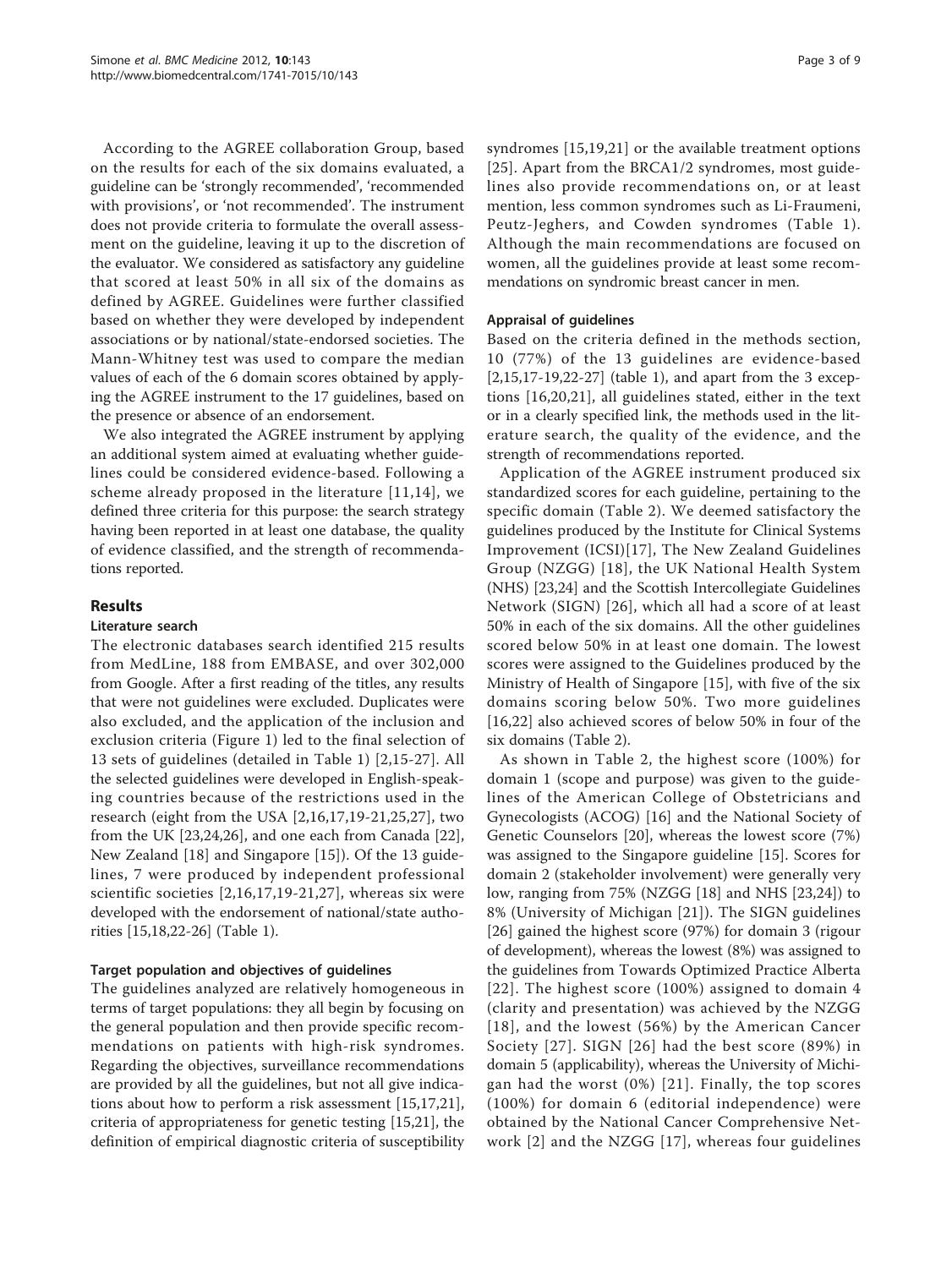<span id="page-3-0"></span>

[[15,16](#page-7-0),[19](#page-7-0),[22](#page-8-0)] scored 0% in this domain for not being explicit on conflicts of interest and on independence statements from funding bodies.

Table [3](#page-6-0) details the overall mean scores for all the 23 items included in the 6 domains, and the overall mean standardized scores for each of the 6 domains from the 13 guidelines evaluated. The highest score was obtained for domain 1 (scope and purpose) with a value of  $90 \pm 9\%$ , and domain 4 (clarity and presentation) with  $80 \pm 11\%$ , whereas the lowest scores were for domain 5 (applicability) with  $37 \pm 32$ %, and domain 6 (editorial independence) with 47 ± 38%. Domains 2 (stakeholder involvement) and 3 (rigour of development) scored overall 51 ± 18% and  $55 \pm 27\%$ , respectively (Table [3](#page-6-0)).

Comparison between endorsed and non-endorsed guidelines showed that the former performed better in five of the six domains, although no statistical significance was attained for any domain.

## **Discussion**

Genetic forms of breast cancer are an issue for public health. Women with a family history of breast cancer, and especially women with genetically known forms of susceptibility, can benefit from appropriate prevention and treatment interventions. Outcomes for breast cancer are strongly associated with the stage and degree of disease progression at the time of diagnosis, and this also holds true for genetically determined forms. Because effective screening surveillance and adequate preventive measures are proven to have a dramatic effect on the survival and the quality of life of individuals with inherited breast-cancer syndromes [\[1,3](#page-7-0)], specific recommendations to define high-risk individuals and appropriate screening protocols should be provided. It is essential that, given the ethical implications of genetic testing, and also in consideration of the high costs related to their administration, guidelines should provide very clear and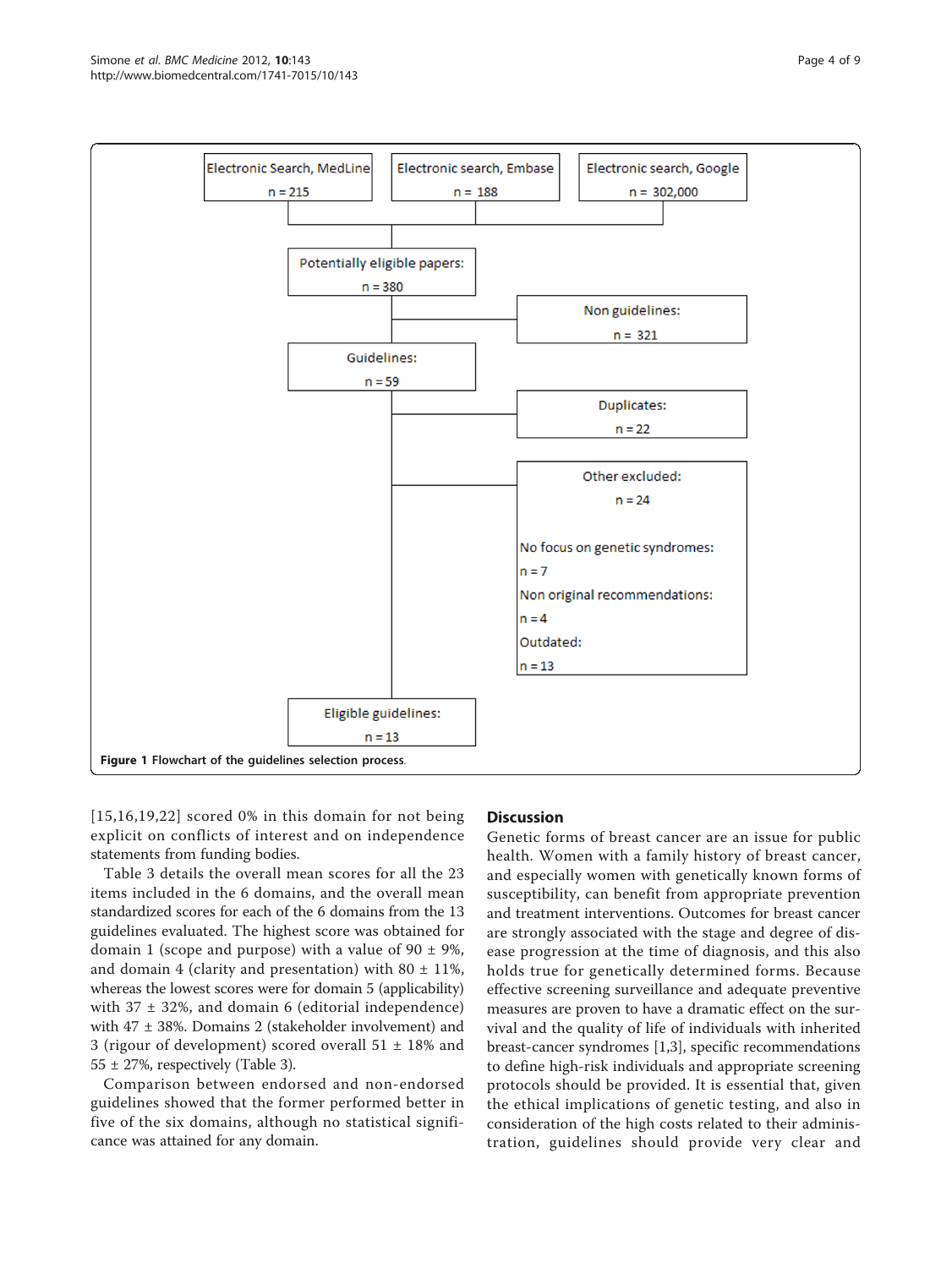<span id="page-4-0"></span>

| Table 1 Description of the thirteen breast cancer screening guidelines included in the study. |  |  |
|-----------------------------------------------------------------------------------------------|--|--|
|-----------------------------------------------------------------------------------------------|--|--|

| Guidelines (organization), year                                                                                                                                                                     | Evidence<br>base | Syndromes<br>considered                  | <b>Target</b><br>population | <b>Risk</b><br>assessment | Criteria for<br>genetic risk<br>evaluation | <b>Diagnosis</b><br>and<br>counselling | <b>Treatment</b> |
|-----------------------------------------------------------------------------------------------------------------------------------------------------------------------------------------------------|------------------|------------------------------------------|-----------------------------|---------------------------|--------------------------------------------|----------------------------------------|------------------|
| Breast Cancer Screening and Diagnosis (National<br>Cancer Comprehensive Network), 2010 <sup>1</sup> [2]                                                                                             | Yes              | <b>BRCA1/2, CS,</b><br>LFS               | General<br>population       | Yes                       | Yes                                        | Yes                                    | Yes              |
| Health Screening, MOH Clinical Practice Guidelines<br>(Ministry of Health, Singapore), 2010 <sup>2</sup> [15]                                                                                       | Yes              | BRCA1/2                                  | General<br>population       | No                        | <b>No</b>                                  | No                                     | Yes              |
| Hereditary Breast and Ovarian Cancer Syndrome<br>(American College of Obstetricians and<br>Gynecologists), 2009 <sup>1</sup> [16]                                                                   | No               | BRCA1/2                                  | General<br>population       | Yes                       | Yes                                        | Yes                                    | Yes              |
| Diagnosis of Breast Disease (Institute for Clinical<br>Systems Improvement), 2008 <sup>1</sup> [17]                                                                                                 | Yes              | BRCA1/2, CS,<br>LFS, others <sup>3</sup> | General<br>population       | No                        | Yes                                        | Yes                                    | Yes              |
| Management of Early Breast Cancer (New Zealand<br>Guidelines Group), 2008 <sup>2</sup> [18]                                                                                                         | Yes              | <b>BRCA1/2, CS,</b><br>LFS other $3$     | General<br>population       | Yes                       | Yes                                        | Yes                                    | Yes              |
| Guidelines for Breast Screening with MRI as an<br>Adjunct to Mammography (American Cancer<br>Society), 2007 <sup>1</sup> [19]                                                                       | Yes              | BRCA1/2, CS,<br>LFS                      | General<br>population       | Yes                       | Yes                                        | <b>No</b>                              | Yes              |
| Risk Assessment and Genetic Counseling for<br>Hereditary Breast and Ovarian Cancer:<br>Recommendations (National Society of Genetic<br>Counselors), 2007 <sup>1</sup> [20]                          | No               | <b>BRCA1/2, CS,</b><br>LFS, other $3$    | General<br>Population       | Yes                       | Yes                                        | Yes                                    | Yes              |
| Adult Preventive Health Care: Cancer Screening<br>(University of Michigan), 2007 <sup>1</sup> [21]                                                                                                  | <b>No</b>        | BRCA1/2                                  | General<br>population       | No                        | <b>No</b>                                  | <b>No</b>                              | Yes              |
| The Early Detection of Breast Cancer (Towards<br>Optimized Practice Alberta), 2007 <sup>2</sup> [22]                                                                                                | Yes              | BRCA1/2                                  | General<br>population       | Yes                       | Yes                                        | Yes                                    | Yes              |
| Familial breast cancer + Update (NHS), $2006^2$ [23,24]                                                                                                                                             | Yes              | BRCA1/2, LFS                             | General<br>population       | Yes                       | Yes                                        | Yes                                    | Yes              |
| Genetic Risk Assessment and BRCA Mutation Testing Yes<br>for Breast and Ovarian Cancer Susceptibility:<br>Recommendation Statement (U.S. Preventive<br>Services Task Force), 2004 <sup>2</sup> [25] |                  | BRCA1/2                                  | General<br>population       | Yes                       | Yes                                        | Yes                                    | <b>No</b>        |
| Management of Breast Cancer in Women (Scottish<br>Intercollegiate Guidelines Group), 2004 <sup>2</sup> [26]                                                                                         | Yes              | BRCA1/2                                  | General<br>population       | Yes                       | Yes                                        | Yes                                    | Yes              |
| Guidelines for Breast Cancer Screening (American<br>Cancer Society), 2003 <sup>1</sup> [27]                                                                                                         | Yes              | BRCA1/2, CS,<br>LFS                      | General<br>population       | Yes                       | Yes                                        | Yes                                    | Yes              |

Abbreviations: CS, Cowden syndrome; LFS, Li-Fraumeni syndrome

1 Independent body/no endorsement.

<sup>2</sup>National/state endorsement.

<sup>3</sup>Other syndromes: Bannayan-Riley-Ruvalcaba syndrome, Peutz-Jeghers syndrome, hereditary diffuse gastric cancer and ataxia telangectasia.

evidence-based recommendations on who should be tested, based on their personal and family history and on clinical criteria.

In this study, we aim to evaluate the quality of methodology of guidelines dealing with the issue of genetic testing for hereditary breast cancer, using the AGREE instrument. The application of AGREE allows evaluation of various aspects of guidelines quality: 'scope and purpose', taking into account whether the objectives, the clinical questions, and the target population are properly specified; 'stakeholder involvement', assessing which professional groups have been involved in the guideline development, and whether patients' views and preferences have been sought; 'rigour of development', with a list of key items focusing on the methods used by the developers, starting from the literature search up to the external review of the recommendations; 'clarity and presentation', focusing on how easily the user is able to find

the key recommendations and the possible alternatives in the guideline; 'applicability', with three key items assessing how organizational barriers, potential cost implications, and patient monitoring/audit have been discussed; and 'editorial independence', assessing independence statements and records of potential conflicts of interest of the guideline developers.

The evaluation of the quality of the evidence which the guidelines build upon was beyond our objectives. We focused on the methods used in the course of development of the guidelines, which is the purpose of the AGREE instrument, based on the rationale that high methodological quality is fundamental in terms of credibility, reproducibility and transparency of guidelines. Furthermore, in the case of genetic susceptibility syndromes for breast cancer, as of today, there is a limited body of evidence focusing on the best screening and management options.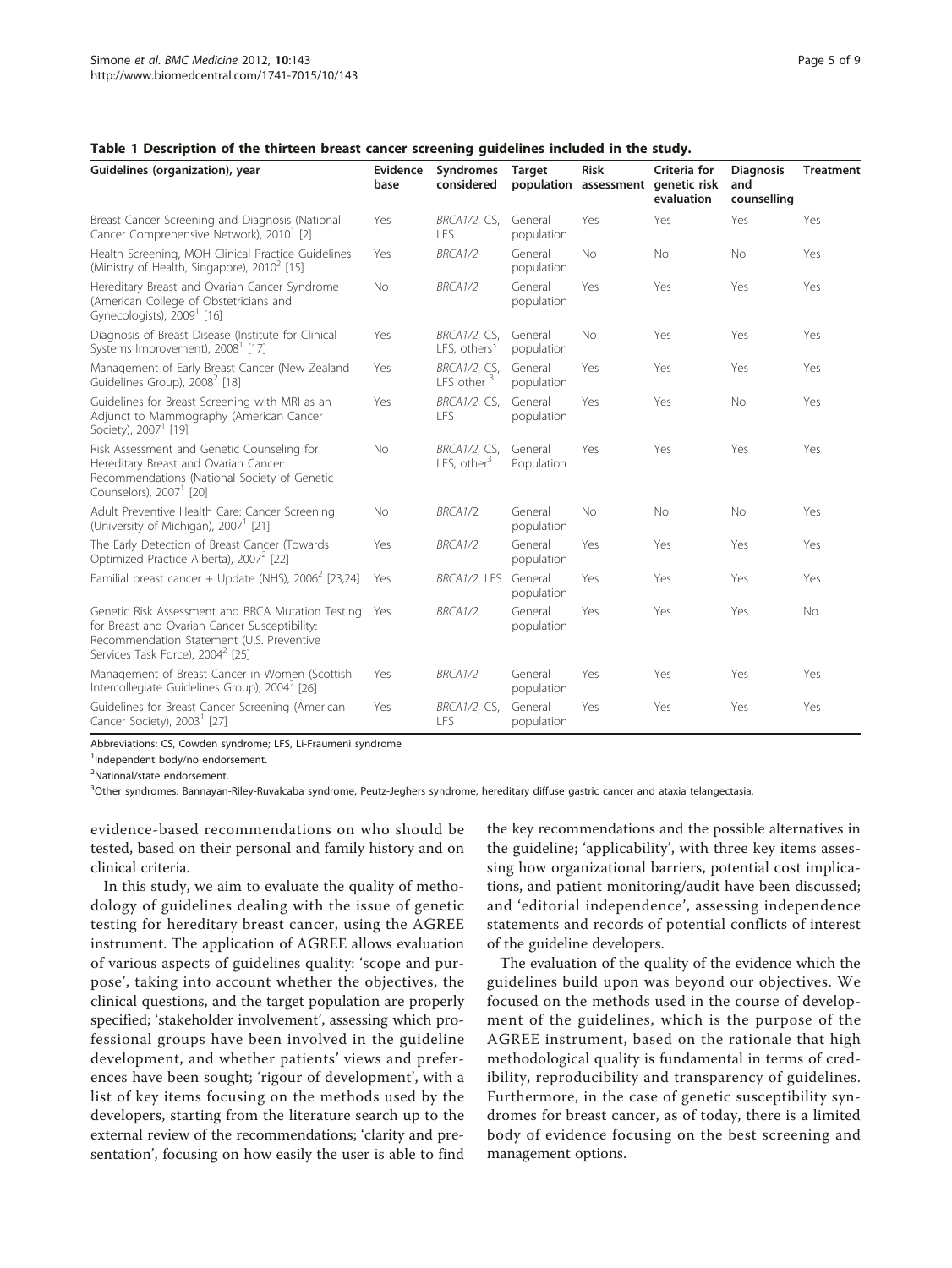|                                                                          | Domain number (name)     |                                |                              |                                 |                      |                               |
|--------------------------------------------------------------------------|--------------------------|--------------------------------|------------------------------|---------------------------------|----------------------|-------------------------------|
|                                                                          | 1 (Scope and<br>purpose) | 2 (Stakeholder<br>involvement) | 3 (Rigour of<br>development) | 4 (Clarity and<br>presentation) | 5<br>(Applicability) | 6 (Editorial<br>independence) |
| National Cancer Comprehensive<br>Network $\frac{1}{2}$ [2]               | 92.6                     | 63.9                           | 50.8                         | 83.3                            | 7.4                  | 100.0                         |
| Ministry of Health, Singapore <sup>2</sup> [15]                          | 7.4                      | 47.2                           | 12.7                         | 69.4                            | 25.9                 | 0.0                           |
| American College of Obstetricians<br>and Gynecologists <sup>1</sup> [16] | 100.0                    | 44.4                           | 33.3                         | 77.8                            | 18.5                 | 0.0                           |
| Insitute for Clinical Systems<br>Improvement <sup>1</sup> [17]           | 74.1                     | 50.0                           | 52.4                         | 80.6                            | 55.6                 | 55.6                          |
| New Zealand Guidelines Group <sup>2</sup><br>$[18]$                      | 81.5                     | 75.0                           | 81.0                         | 100.0                           | 85.2                 | 100.0                         |
| American Cancer Society (MRI) <sup>1</sup> [19]                          | 96.3                     | 52.8                           | 65.1                         | 86.1                            | 44.4                 | 0.0                           |
| National Society of Genetic<br>Counselors <sup>1</sup> [20]              | 100.0                    | 41.7                           | 69.8                         | 72.2                            | 44.4                 | 50.0                          |
| University of Michigan <sup>1</sup> [21]                                 | 92.6                     | 8.3                            | 39.7                         | 80.6                            | 0.0                  | 88.9                          |
| Towards Optimized Practice<br>Alberta <sup>2</sup> [22]                  | 74.1                     | 33.3                           | 7.9                          | 69.4                            | 18.5                 | 0.0                           |
| National Health System <sup>2</sup> [23,24]                              | 88.9                     | 75.0                           | 87.3                         | 88.9                            | 77.8                 | 50.0                          |
| U.S. Preventive Services Task Force <sup>2</sup><br>$[25]$               | 96.3                     | 72.2                           | 69.8                         | 86.1                            | 3.7                  | 50.0                          |
| Scottish Intercollegiate Guidelines<br>Group <sup>2</sup> [26]           | 96.3                     | 50.0                           | 96.8                         | 86.1                            | 88.9                 | 72.2                          |
| American Cancer Society <sup>1</sup> [27]                                | 92.6                     | 47.2                           | 52.4                         | 55.6                            | 11.1                 | 50.0                          |
|                                                                          |                          |                                |                              |                                 |                      |                               |

<span id="page-5-0"></span>Table 2 Standardized scores (%) on the Appraisal of Guidelines, Research and Evaluation (AGREE) instrument assigned to the 13 guidelines.

<sup>1</sup>Independent body/no endorsement,.

<sup>2</sup>National/state endorsement,

All the guidelines considered in this review are based on the same studies, therefore the recommendations necessarily converge. The recommendations on the topic given by the guidelines analyzed are as follows.

• All individuals at high risk (individuals from known high-risk families, or with high scores on the BRCAPRO [[28](#page-8-0)] or BOADICEA [\[29](#page-8-0)] programs, or deemed at high risk based on clinical judgment) should be offered referral for information on genetic testing.

• Counseling from training personnel should be always available.

• If a mutation is identified in one individual from a high-risk family, predictive testing should then be offered to all adult at-risk family members.

• Known carriers of a BRCA1 or BRCA2 gene mutation should be offered counseling and the option of prophylactic mastectomy, and prophylactic salpingo-oophorectomy should also be discussed.

• Individualized screening strategies for known carriers of BRCA1 or BRCA2 gene mutations should be considered, such as earlier screening, shorter intervals between screens, and possibly annual MRI surveillance.

The most important difference between guidelines, however, and we believe it to be noteworthy, is how the different developers used the same evidence to produce

the guidelines. The application of AGREE detected some major flaws in the development of the 13 guidelines on the topic, as some of the aspects investigated by AGREE were not included in these guidelines. With very few exceptions, the 13 guidelines all performed poorly with regard to 'stakeholder involvement' (domain 2) and 'editorial independence' (domain 6). Regarding stakeholder involvement, target users of the guideline (general practitioners, gynecologists, oncologists) remained generally undefined (key item 6), patient representatives were seldom involved (key item 5) in guideline development, and most guidelines were not piloted among end users (key item 7). Regarding editorial independence, explicit statements of independence from funding bodies (key item 22) were often not clearly stated, and did not allow the identification of possible conflicts of interest. The application of AGREE also showed that the methodological quality of the guidelines was suboptimal in terms of 'rigour of development' (domain 3) and 'applicability' (domain 5). Most guidelines lacked explicit statements on the criteria for selecting the evidence (key item 9), on whether they were externally reviewed before publication (key item 13), and on procedures for their update (key item 14). Generally speaking, the AGREE instrument gave high scores for domains 1 (scope and purpose) and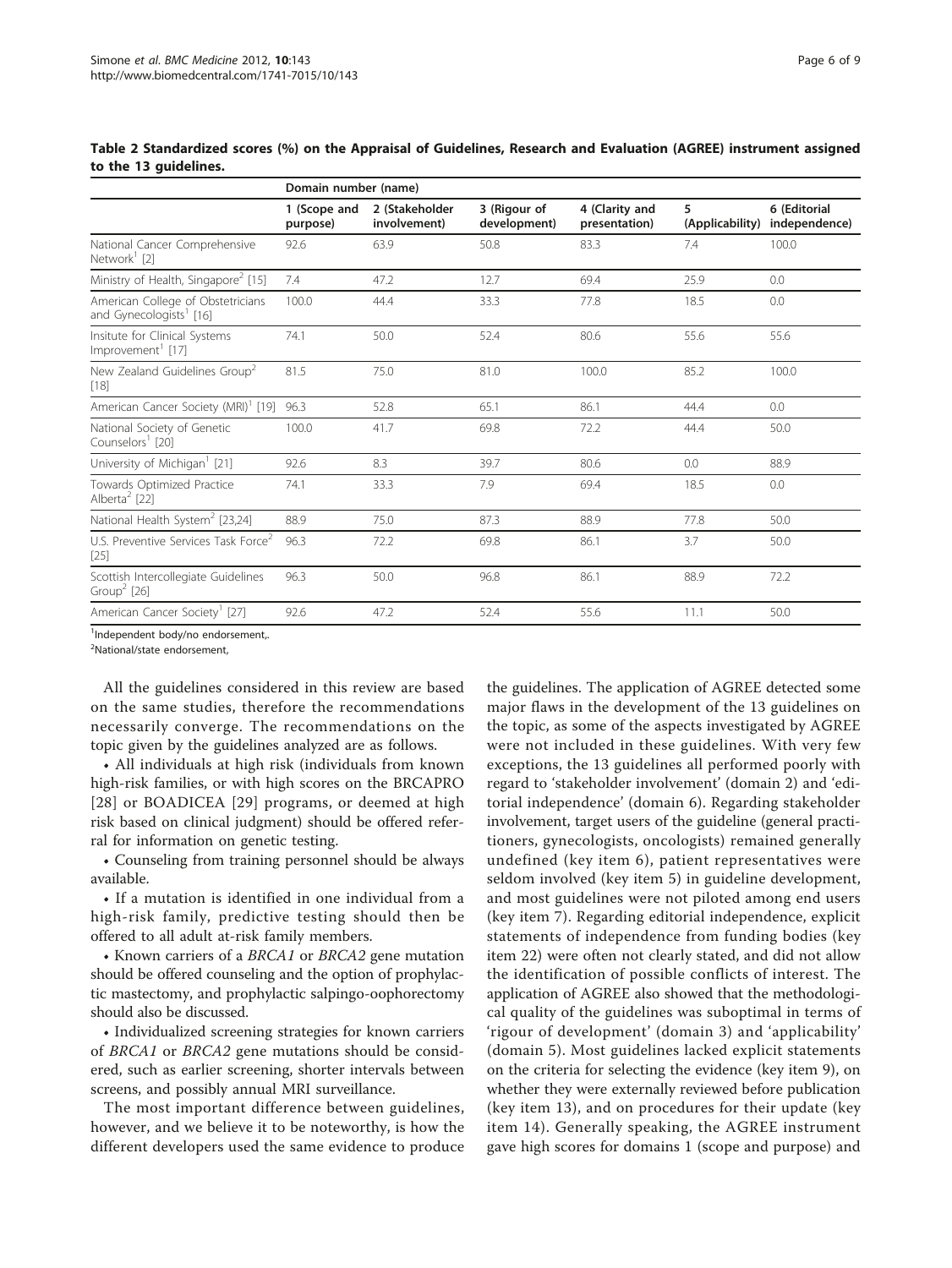| • The overall objective(s) of the quideline is (are) specifically described<br>3.7 (2.3 to 4.0)<br>· The clinical question(s) covered by the guideline is(are) specifically described<br>3.6 (2.7 to 4.0)<br>• The patients to whom the quideline is meant to apply are specifically described<br>3.7 (3.3 to 4.0)<br>Overall standardized score, %<br>89.5 (66.7 to 100.0)<br>· The quideline development group includes individuals from all the relevant professional groups<br>3.3 (1.3 to 4.0)<br>· The patients' views and preferences have been sought<br>2.7 (1.3 to 4.0)<br>• The target users of the guideline are clearly defined<br>3.0 (1.0 to 4.0)<br>· The quideline has been piloted among end users<br>1.1 $(1.0 \text{ to } 1.7)$<br>Overall standardized score, %)<br>50.9 (8.3 to 75.0)<br>• Systematic methods were used to search for evidence<br>2.6 (1.0 to 4.0)<br>• The criteria for selecting the evidence are clearly described<br>2.8 (1.0 to 4.0)<br>• The methods used for formulating the recommendations are clearly described<br>3.0 (1.0 to 4.0)<br>· The health benefits, side effects, and risks have been considered in formulating the<br>3.1 (1.7 to 4.0)<br>recommendations<br>• There is an explicit link between the recommendations and the supporting evidence<br>3.1 (1.3 to 4.0)<br>• The quideline has been externally reviewed by experts before its publication<br>2.3 (1.0 to 4.0)<br>• A procedure for updating the quideline is provided<br>$1.7$ (1.0 to 4.0)<br>Overall standardized score, %<br>55.5 (7.9 to 96.8)<br>· The recommendations are specific and unambiguous<br>3.4 (2.3 to 4.0)<br>• The different options for management of the condition are clearly presented<br>3.4 (2.3 to 4.0)<br>• Key recommendations are easily identifiable<br>3.7 (2.7 to 4.0)<br>· The quideline is supported with tools for application<br>3.0 (1.0 to 4.0)<br>Overall standardized score, %<br>79.7 (55.6 to 100.0)<br>• The potential organizational barriers in applying the recommendations have been discussed<br>$2.2$ (1.0 to 4.0)<br>• The potential cost implications of applying the recommendations have been considered<br>2.4 (1.0 to 4.0)<br>• The guideline presents key review criteria for monitoring and/or audit purposes<br>1.7 (1.0 to 3.7)<br>· Overall standardized score, %<br>37.0 (0.0 to 88.9)<br>• The quideline is editorially independent from the funding body<br>2.2 (1.0 to 4.0)<br>• Conflicts of interest of quideline development members have been recorded<br>2.6 (1.0 to 4.0)<br>Overall standardized score, %<br>47.4 (0.0 to 100.0) | <b>Domain</b>                   | Item | Mean score<br>(range) |
|--------------------------------------------------------------------------------------------------------------------------------------------------------------------------------------------------------------------------------------------------------------------------------------------------------------------------------------------------------------------------------------------------------------------------------------------------------------------------------------------------------------------------------------------------------------------------------------------------------------------------------------------------------------------------------------------------------------------------------------------------------------------------------------------------------------------------------------------------------------------------------------------------------------------------------------------------------------------------------------------------------------------------------------------------------------------------------------------------------------------------------------------------------------------------------------------------------------------------------------------------------------------------------------------------------------------------------------------------------------------------------------------------------------------------------------------------------------------------------------------------------------------------------------------------------------------------------------------------------------------------------------------------------------------------------------------------------------------------------------------------------------------------------------------------------------------------------------------------------------------------------------------------------------------------------------------------------------------------------------------------------------------------------------------------------------------------------------------------------------------------------------------------------------------------------------------------------------------------------------------------------------------------------------------------------------------------------------------------------------------------------------------------------------------------------------------------------------------------------------------------------------------------------------------------------------------------------------------------------------------------------|---------------------------------|------|-----------------------|
|                                                                                                                                                                                                                                                                                                                                                                                                                                                                                                                                                                                                                                                                                                                                                                                                                                                                                                                                                                                                                                                                                                                                                                                                                                                                                                                                                                                                                                                                                                                                                                                                                                                                                                                                                                                                                                                                                                                                                                                                                                                                                                                                                                                                                                                                                                                                                                                                                                                                                                                                                                                                                                | 1 (Scope and purpose)           |      |                       |
|                                                                                                                                                                                                                                                                                                                                                                                                                                                                                                                                                                                                                                                                                                                                                                                                                                                                                                                                                                                                                                                                                                                                                                                                                                                                                                                                                                                                                                                                                                                                                                                                                                                                                                                                                                                                                                                                                                                                                                                                                                                                                                                                                                                                                                                                                                                                                                                                                                                                                                                                                                                                                                |                                 |      |                       |
|                                                                                                                                                                                                                                                                                                                                                                                                                                                                                                                                                                                                                                                                                                                                                                                                                                                                                                                                                                                                                                                                                                                                                                                                                                                                                                                                                                                                                                                                                                                                                                                                                                                                                                                                                                                                                                                                                                                                                                                                                                                                                                                                                                                                                                                                                                                                                                                                                                                                                                                                                                                                                                |                                 |      |                       |
|                                                                                                                                                                                                                                                                                                                                                                                                                                                                                                                                                                                                                                                                                                                                                                                                                                                                                                                                                                                                                                                                                                                                                                                                                                                                                                                                                                                                                                                                                                                                                                                                                                                                                                                                                                                                                                                                                                                                                                                                                                                                                                                                                                                                                                                                                                                                                                                                                                                                                                                                                                                                                                |                                 |      |                       |
|                                                                                                                                                                                                                                                                                                                                                                                                                                                                                                                                                                                                                                                                                                                                                                                                                                                                                                                                                                                                                                                                                                                                                                                                                                                                                                                                                                                                                                                                                                                                                                                                                                                                                                                                                                                                                                                                                                                                                                                                                                                                                                                                                                                                                                                                                                                                                                                                                                                                                                                                                                                                                                | 2 (Stakeholder<br>involvement)  |      |                       |
|                                                                                                                                                                                                                                                                                                                                                                                                                                                                                                                                                                                                                                                                                                                                                                                                                                                                                                                                                                                                                                                                                                                                                                                                                                                                                                                                                                                                                                                                                                                                                                                                                                                                                                                                                                                                                                                                                                                                                                                                                                                                                                                                                                                                                                                                                                                                                                                                                                                                                                                                                                                                                                |                                 |      |                       |
|                                                                                                                                                                                                                                                                                                                                                                                                                                                                                                                                                                                                                                                                                                                                                                                                                                                                                                                                                                                                                                                                                                                                                                                                                                                                                                                                                                                                                                                                                                                                                                                                                                                                                                                                                                                                                                                                                                                                                                                                                                                                                                                                                                                                                                                                                                                                                                                                                                                                                                                                                                                                                                |                                 |      |                       |
|                                                                                                                                                                                                                                                                                                                                                                                                                                                                                                                                                                                                                                                                                                                                                                                                                                                                                                                                                                                                                                                                                                                                                                                                                                                                                                                                                                                                                                                                                                                                                                                                                                                                                                                                                                                                                                                                                                                                                                                                                                                                                                                                                                                                                                                                                                                                                                                                                                                                                                                                                                                                                                |                                 |      |                       |
|                                                                                                                                                                                                                                                                                                                                                                                                                                                                                                                                                                                                                                                                                                                                                                                                                                                                                                                                                                                                                                                                                                                                                                                                                                                                                                                                                                                                                                                                                                                                                                                                                                                                                                                                                                                                                                                                                                                                                                                                                                                                                                                                                                                                                                                                                                                                                                                                                                                                                                                                                                                                                                |                                 |      |                       |
|                                                                                                                                                                                                                                                                                                                                                                                                                                                                                                                                                                                                                                                                                                                                                                                                                                                                                                                                                                                                                                                                                                                                                                                                                                                                                                                                                                                                                                                                                                                                                                                                                                                                                                                                                                                                                                                                                                                                                                                                                                                                                                                                                                                                                                                                                                                                                                                                                                                                                                                                                                                                                                | 3 (Rigour of development)       |      |                       |
|                                                                                                                                                                                                                                                                                                                                                                                                                                                                                                                                                                                                                                                                                                                                                                                                                                                                                                                                                                                                                                                                                                                                                                                                                                                                                                                                                                                                                                                                                                                                                                                                                                                                                                                                                                                                                                                                                                                                                                                                                                                                                                                                                                                                                                                                                                                                                                                                                                                                                                                                                                                                                                |                                 |      |                       |
|                                                                                                                                                                                                                                                                                                                                                                                                                                                                                                                                                                                                                                                                                                                                                                                                                                                                                                                                                                                                                                                                                                                                                                                                                                                                                                                                                                                                                                                                                                                                                                                                                                                                                                                                                                                                                                                                                                                                                                                                                                                                                                                                                                                                                                                                                                                                                                                                                                                                                                                                                                                                                                |                                 |      |                       |
|                                                                                                                                                                                                                                                                                                                                                                                                                                                                                                                                                                                                                                                                                                                                                                                                                                                                                                                                                                                                                                                                                                                                                                                                                                                                                                                                                                                                                                                                                                                                                                                                                                                                                                                                                                                                                                                                                                                                                                                                                                                                                                                                                                                                                                                                                                                                                                                                                                                                                                                                                                                                                                |                                 |      |                       |
|                                                                                                                                                                                                                                                                                                                                                                                                                                                                                                                                                                                                                                                                                                                                                                                                                                                                                                                                                                                                                                                                                                                                                                                                                                                                                                                                                                                                                                                                                                                                                                                                                                                                                                                                                                                                                                                                                                                                                                                                                                                                                                                                                                                                                                                                                                                                                                                                                                                                                                                                                                                                                                |                                 |      |                       |
|                                                                                                                                                                                                                                                                                                                                                                                                                                                                                                                                                                                                                                                                                                                                                                                                                                                                                                                                                                                                                                                                                                                                                                                                                                                                                                                                                                                                                                                                                                                                                                                                                                                                                                                                                                                                                                                                                                                                                                                                                                                                                                                                                                                                                                                                                                                                                                                                                                                                                                                                                                                                                                |                                 |      |                       |
|                                                                                                                                                                                                                                                                                                                                                                                                                                                                                                                                                                                                                                                                                                                                                                                                                                                                                                                                                                                                                                                                                                                                                                                                                                                                                                                                                                                                                                                                                                                                                                                                                                                                                                                                                                                                                                                                                                                                                                                                                                                                                                                                                                                                                                                                                                                                                                                                                                                                                                                                                                                                                                |                                 |      |                       |
|                                                                                                                                                                                                                                                                                                                                                                                                                                                                                                                                                                                                                                                                                                                                                                                                                                                                                                                                                                                                                                                                                                                                                                                                                                                                                                                                                                                                                                                                                                                                                                                                                                                                                                                                                                                                                                                                                                                                                                                                                                                                                                                                                                                                                                                                                                                                                                                                                                                                                                                                                                                                                                |                                 |      |                       |
|                                                                                                                                                                                                                                                                                                                                                                                                                                                                                                                                                                                                                                                                                                                                                                                                                                                                                                                                                                                                                                                                                                                                                                                                                                                                                                                                                                                                                                                                                                                                                                                                                                                                                                                                                                                                                                                                                                                                                                                                                                                                                                                                                                                                                                                                                                                                                                                                                                                                                                                                                                                                                                | 4 (Clarity and<br>presentation) |      |                       |
|                                                                                                                                                                                                                                                                                                                                                                                                                                                                                                                                                                                                                                                                                                                                                                                                                                                                                                                                                                                                                                                                                                                                                                                                                                                                                                                                                                                                                                                                                                                                                                                                                                                                                                                                                                                                                                                                                                                                                                                                                                                                                                                                                                                                                                                                                                                                                                                                                                                                                                                                                                                                                                |                                 |      |                       |
|                                                                                                                                                                                                                                                                                                                                                                                                                                                                                                                                                                                                                                                                                                                                                                                                                                                                                                                                                                                                                                                                                                                                                                                                                                                                                                                                                                                                                                                                                                                                                                                                                                                                                                                                                                                                                                                                                                                                                                                                                                                                                                                                                                                                                                                                                                                                                                                                                                                                                                                                                                                                                                |                                 |      |                       |
|                                                                                                                                                                                                                                                                                                                                                                                                                                                                                                                                                                                                                                                                                                                                                                                                                                                                                                                                                                                                                                                                                                                                                                                                                                                                                                                                                                                                                                                                                                                                                                                                                                                                                                                                                                                                                                                                                                                                                                                                                                                                                                                                                                                                                                                                                                                                                                                                                                                                                                                                                                                                                                |                                 |      |                       |
|                                                                                                                                                                                                                                                                                                                                                                                                                                                                                                                                                                                                                                                                                                                                                                                                                                                                                                                                                                                                                                                                                                                                                                                                                                                                                                                                                                                                                                                                                                                                                                                                                                                                                                                                                                                                                                                                                                                                                                                                                                                                                                                                                                                                                                                                                                                                                                                                                                                                                                                                                                                                                                |                                 |      |                       |
|                                                                                                                                                                                                                                                                                                                                                                                                                                                                                                                                                                                                                                                                                                                                                                                                                                                                                                                                                                                                                                                                                                                                                                                                                                                                                                                                                                                                                                                                                                                                                                                                                                                                                                                                                                                                                                                                                                                                                                                                                                                                                                                                                                                                                                                                                                                                                                                                                                                                                                                                                                                                                                | 5 (Applicability)               |      |                       |
|                                                                                                                                                                                                                                                                                                                                                                                                                                                                                                                                                                                                                                                                                                                                                                                                                                                                                                                                                                                                                                                                                                                                                                                                                                                                                                                                                                                                                                                                                                                                                                                                                                                                                                                                                                                                                                                                                                                                                                                                                                                                                                                                                                                                                                                                                                                                                                                                                                                                                                                                                                                                                                |                                 |      |                       |
|                                                                                                                                                                                                                                                                                                                                                                                                                                                                                                                                                                                                                                                                                                                                                                                                                                                                                                                                                                                                                                                                                                                                                                                                                                                                                                                                                                                                                                                                                                                                                                                                                                                                                                                                                                                                                                                                                                                                                                                                                                                                                                                                                                                                                                                                                                                                                                                                                                                                                                                                                                                                                                |                                 |      |                       |
|                                                                                                                                                                                                                                                                                                                                                                                                                                                                                                                                                                                                                                                                                                                                                                                                                                                                                                                                                                                                                                                                                                                                                                                                                                                                                                                                                                                                                                                                                                                                                                                                                                                                                                                                                                                                                                                                                                                                                                                                                                                                                                                                                                                                                                                                                                                                                                                                                                                                                                                                                                                                                                |                                 |      |                       |
|                                                                                                                                                                                                                                                                                                                                                                                                                                                                                                                                                                                                                                                                                                                                                                                                                                                                                                                                                                                                                                                                                                                                                                                                                                                                                                                                                                                                                                                                                                                                                                                                                                                                                                                                                                                                                                                                                                                                                                                                                                                                                                                                                                                                                                                                                                                                                                                                                                                                                                                                                                                                                                | 6 (Editorial independence)      |      |                       |
|                                                                                                                                                                                                                                                                                                                                                                                                                                                                                                                                                                                                                                                                                                                                                                                                                                                                                                                                                                                                                                                                                                                                                                                                                                                                                                                                                                                                                                                                                                                                                                                                                                                                                                                                                                                                                                                                                                                                                                                                                                                                                                                                                                                                                                                                                                                                                                                                                                                                                                                                                                                                                                |                                 |      |                       |
|                                                                                                                                                                                                                                                                                                                                                                                                                                                                                                                                                                                                                                                                                                                                                                                                                                                                                                                                                                                                                                                                                                                                                                                                                                                                                                                                                                                                                                                                                                                                                                                                                                                                                                                                                                                                                                                                                                                                                                                                                                                                                                                                                                                                                                                                                                                                                                                                                                                                                                                                                                                                                                |                                 |      |                       |

#### <span id="page-6-0"></span>Table 3 Mean scores for the 23 items and overall standardized scores for each domain from the 13 guidelines evaluated assessed with AGREE.

4 (clarity and presentation), even though not all guidelines received fully positive evaluations.

Although there was a good degree of convergence between guidelines in terms of recommendations provided, our study does have implications for clinical practice as well. As mentioned above, the AGREE instrument provides six independent scores for six corresponding aspects of the guidelines; clinicians would be interested primarily in the 'applicability' domain. It is fundamental that recommendations are not only rigorous in method but also feasible when applied to a specific clinical setting. In this sense, we recommend clinicians should rely preferentially on the guidelines that performed better with regards to the 'applicability' domain [[18](#page-7-0)[,23,24,26](#page-8-0)], as those guidelines gave more consideration to issues related to overcoming possible organizational barriers when applying

the recommendation (key item 19), and to presenting criteria for monitoring and audit purposes (key item 20).

By applying the AGREE instrument to the 13 guidelines on genetic testing for breast cancer, we found that guidelines developed by the ICSI [\[17\]](#page-7-0), the NZGG [[18\]](#page-7-0), the SIGN [\[26](#page-8-0)] and the NHS [[23,24](#page-8-0)] scored above 50% in all six domains, with the NZGG [[18\]](#page-7-0), who acknowledged the adoption of AGREE in the guideline development, scoring above 70% in all domains. As for the other guidelines, two [\[2](#page-7-0)[,25](#page-8-0)] yielded poor scores (below 50%) in one of the six domains, three [[19](#page-7-0)[,20,27\]](#page-8-0) in two of the six domains, one [\[21](#page-8-0)] in three of the six domains, two [[16,](#page-7-0)[22](#page-8-0)] in four of the six domains, and one [[15](#page-7-0)] in five of the six domains.

The guidelines produced by societies with an official endorsement tended to perform better with regard to all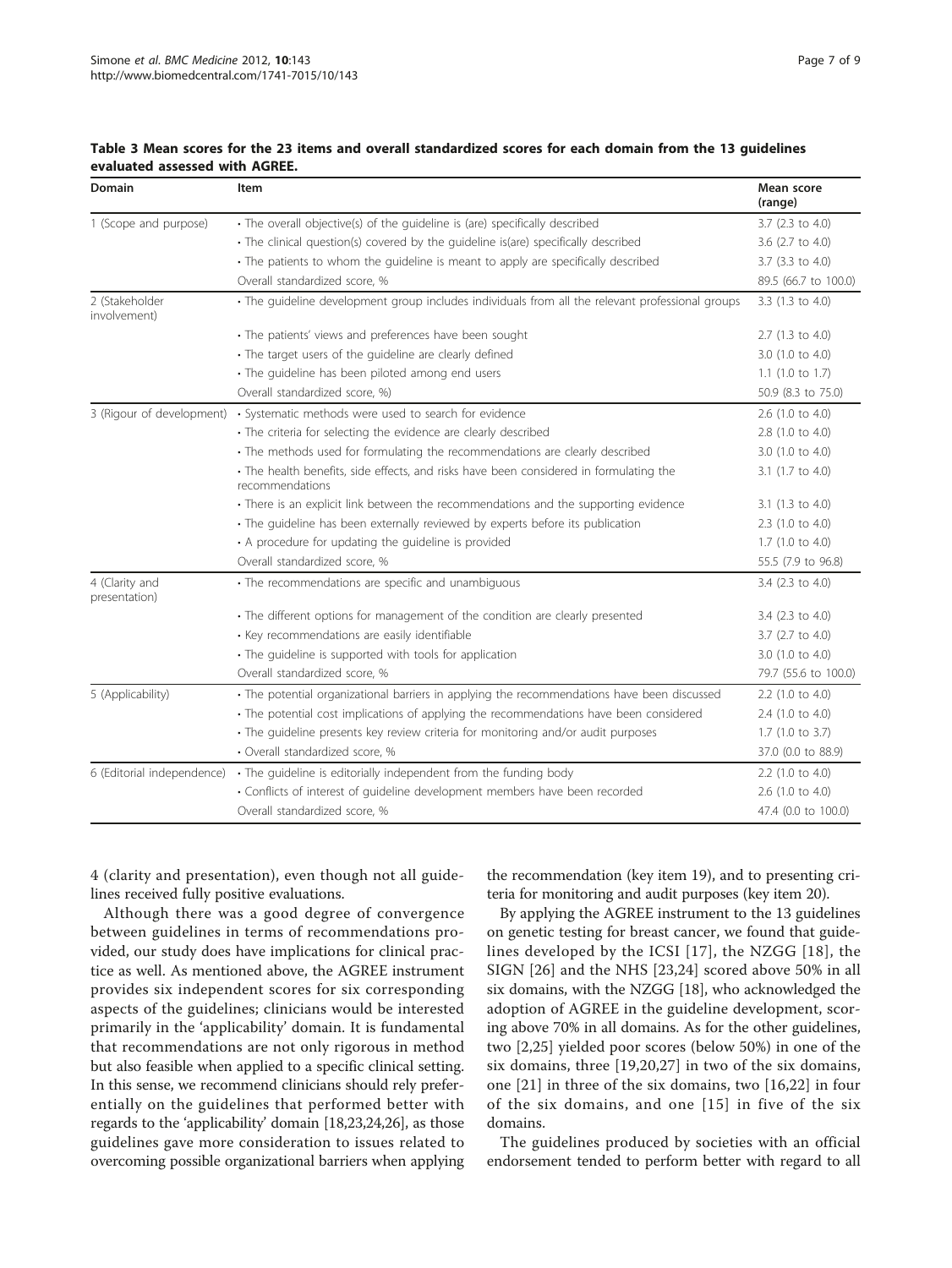<span id="page-7-0"></span>six the AGREE domains, however, a significant difference was not detected, probably due to the small sample size.

## Conclusions

The high number of guidelines with low methodological quality in the literature on genetic testing for hereditary breast cancer prompted us to evaluate their methodological quality scientifically. We also provided an insight on important factors that have been missed out of some guidelines, and which, in our opinion, should be considered. The whole objective of using the AGREE instrument is to provide a common ground on rigor and transparency of guideline development, and to suggest how to improve on the existing guidelines [4]. In this sense, the most self-explanatory example is that of conflicts of interest; the AGREE instrument recommends that guidelines always report explicitly whether conflicts exist or not. The absence of an explicit statement does not necessarily mean that a conflict of interest exists, but rather that providing such a statement was not a standard procedure in the development of the guidelines. We would recommend that all future guidelines should always state explicitly that conflicts of interest do or do not exist.

It is noteworthy that the results reported here are very similar to those reported for guidelines focusing on genetic forms of colorectal cancer [11]. Although this study and the previous study do not cover the whole subject of genetic-testing guidelines, they certainly corroborate each other in the notion that there is much to be achieved and improved in terms of methodology and quality where genetic tests are concerned.

#### Abbreviations

ACOG: American College of Obstetricians and Gynecologists; AGREE: Appraisal of Guidelines, Research and Evaluation; ICSI: Institute for Clinical Systems Improvement; NHS: National Health System; NZGG: New Zealand Guidelines Group; SIGN: Scottish Intercollegiate Guidelines Network.

#### Acknowledgements

This work was supported by the Agenzia Sanitaria Regionale Abruzzo, Italy, 2009, within the project: 'I test di suscettibilità genetica al carcinoma mammario e colorettale: valutazione dell'appropriatezza dello screening in soggetti ad alto rischio in alcune regioni italiane' (Genetic susceptibility tests for colorectal and breast cancer: assessment of appropriateness of screening in high-risk individuals in four Italian regions).

#### Author details

<sup>1</sup>Institute of Hygiene, Università Cattolica del Sacro Cuore, L.go F. Vito 1, 00168 Rome, Italy. <sup>2</sup>IRCCS San Raffaele Pisana, Rome, Italy.

#### Authors' contributions

BS drafted the manuscript, participated in the design of the study, and performed the statistical analysis. NN and EDF contributed to the systematic review of literature and to the evaluation of the guidelines. WR participated in the design and the conception of the study. SB conceived of the study, coordinated the project, and participated in the design of the study. All authors read and approved the final manuscript.

#### Competing interests

The authors declare that they have no competing interests.

Received: 15 May 2012 Accepted: 21 November 2012 Published: 21 November 2012

#### References

- 1. Gøtzsche PC, Nielsen M: Screening for breast cancer with mammography. Cochrane Database Syst Rev 2011, 19(1):CD001877.
- 2. National Cancer Comprehensive Network (NCCN): Breast Cancer Screening and Diagnosis.[\[http://demystifyingmedicine.od.nih.gov/DM10/0413-](http://demystifyingmedicine.od.nih.gov/DM10/0413-BreastCancer/NCCN%20breast-screening.pdf) [BreastCancer/NCCN%20breast-screening.pdf\]](http://demystifyingmedicine.od.nih.gov/DM10/0413-BreastCancer/NCCN%20breast-screening.pdf).
- 3. Meindl A, Ditsch N, Kast K, Rhiem K, Schmutzler RK: [Hereditary breast and](http://www.ncbi.nlm.nih.gov/pubmed/21637635?dopt=Abstract) [ovarian cancer new genes, new treatments, new concepts.](http://www.ncbi.nlm.nih.gov/pubmed/21637635?dopt=Abstract) Dtsch Arztebl Int 2011, 108(19):323-330.
- The AGREE Collaboration: Appraisal of Guidelines for Research & Evaluation (AGREE) instrument. [<http://www.agreecollaboration.org>].
- Shinohara Y, Nagayama M, Origasa H: [Postpublication external review of](http://www.ncbi.nlm.nih.gov/pubmed/19228839?dopt=Abstract) [the Japanese guidelines for the management of stroke 2004.](http://www.ncbi.nlm.nih.gov/pubmed/19228839?dopt=Abstract) Stroke 2009, 40:1439-43.
- Qaseem A, Snow V, Shekelle P, Hopkins R Jr, Owens DK: [Screening for HIV](http://www.ncbi.nlm.nih.gov/pubmed/19047022?dopt=Abstract) [in health care settings: a guidance statement from the American](http://www.ncbi.nlm.nih.gov/pubmed/19047022?dopt=Abstract) [College of Physicians and HIV Medicine Association.](http://www.ncbi.nlm.nih.gov/pubmed/19047022?dopt=Abstract) Ann Intern Med 2009, 150:125-31.
- 7. Sinuff T, Patel RV, Adhikari NK, O Meade M, Schunemann HJ, Cook DJ: [Quality of professional society guidelines and consensus conference](http://www.ncbi.nlm.nih.gov/pubmed/18379228?dopt=Abstract) [statements in critical care.](http://www.ncbi.nlm.nih.gov/pubmed/18379228?dopt=Abstract) Crit Care Med 2008, 36:1049-58.
- 8. Barkun AN, Bardou M, Kuipers EJ, Sung J, Hunt RH, Martel M, Sinclair P, for the International Consensus Upper Gastrointestinal Bleeding Conference Group: [International consensus recommendations on the management](http://www.ncbi.nlm.nih.gov/pubmed/20083829?dopt=Abstract) [of patients with nonvariceal upper gastrointestinal bleeding.](http://www.ncbi.nlm.nih.gov/pubmed/20083829?dopt=Abstract) Ann Intern Med 2010, 152:101-13.
- 9. Simons MP, Aufenacker T, Bay-Nielsen M, Bouillot JL, Campanelli G, Conze J, de Lange D, Fortelny R, Heikkinen T, Kingsnorth A, Kukleta J, Morales-Conde S, Nordin P, Schumpelick V, Smedberg S, Smietanski M, Weber G, Miserez M: [European Hernia Society guidelines on the treatment of](http://www.ncbi.nlm.nih.gov/pubmed/19636493?dopt=Abstract) [inguinal hernia in adult patients.](http://www.ncbi.nlm.nih.gov/pubmed/19636493?dopt=Abstract) Hernia 2009, 13:343-403.
- 10. Burgers JS, Fervers B, Haugh M, Brouwers M, Browman G, Philip T, Cluzeau FA: [International assessment of the quality of clinical practice](http://www.ncbi.nlm.nih.gov/pubmed/15143093?dopt=Abstract) [guidelines in oncology using the Appraisal of Guidelines and Research](http://www.ncbi.nlm.nih.gov/pubmed/15143093?dopt=Abstract) [and Evaluation instrument.](http://www.ncbi.nlm.nih.gov/pubmed/15143093?dopt=Abstract) J Clin Oncol 2004, 22:2000-7.
- 11. Simone B, De Feo E, Nicolotti N, Ricciardi W, Boccia S: Quality evaluation of guidelines on genetic screening, surveillance and management of hereditary colorectal cancer. Eur J Public Health 2011.
- 12. Gorman SK, Chung MH, Slavik RS, Zed PJ, Wilbur K, Dhingra VK: [A critical](http://www.ncbi.nlm.nih.gov/pubmed/20217048?dopt=Abstract) [appraisal of the quality of 55 critical care pharmacotherapy clinical](http://www.ncbi.nlm.nih.gov/pubmed/20217048?dopt=Abstract) [practice guidelines and their strength of recommendations.](http://www.ncbi.nlm.nih.gov/pubmed/20217048?dopt=Abstract) Intensive Care Med 2010, 36(10):1636-43.
- 13. van Diermen DE, Aartman IH, Baart JA, Hoogstraten J, van der Waal I: [Dental management of patients using antithrombotic drugs: critical](http://www.ncbi.nlm.nih.gov/pubmed/19426918?dopt=Abstract) [appraisal of existing guidelines.](http://www.ncbi.nlm.nih.gov/pubmed/19426918?dopt=Abstract) Oral Surg Oral Med Oral Pathol Oral Radiol Endod 2009, 107:616-24.
- 14. Barajas-Nava L, Solà I, Delgado-Noguera M, Gich I, Villagran CO, Bonfill X, Alonso-Coello P: [Quality assessment of clinical practice guidelines in](http://www.ncbi.nlm.nih.gov/pubmed/21127093?dopt=Abstract) [perioperative care: a systematic appraisal.](http://www.ncbi.nlm.nih.gov/pubmed/21127093?dopt=Abstract) Qual Saf Health Care 2010, 19:e50.
- 15. Lee HP, Chew CT, Consigliere DT, Heng D, Huang DT, Khoo J, Khoo KS, Low J, Lui S, Ooi LL, Puvanendran R, Siow A, Tan A, Yeoh KG: [Ministry of](http://www.ncbi.nlm.nih.gov/pubmed/20358158?dopt=Abstract) health [clinical practice guidelines: cancer screening.](http://www.ncbi.nlm.nih.gov/pubmed/20358158?dopt=Abstract) Singapore Med J 2010, 51(2):170-3, quiz 174-5.
- 16. ACOG Committee on Practice Bulletins: Hereditary breast and ovarian cancer syndrome. Gynecol Oncol. 2009, 113(1):6-11.
- 17. Institute for Clinical Systems Improvement: Health care guideline: evaluation by primary care of patient with symptoms of potential breast disease. [\[http://www.icsi.org/breast\\_disease/](http://www.icsi.org/breast_disease/diagnosis_of_breast_disease__for_patients___families_.html) [diagnosis\\_of\\_breast\\_disease\\_\\_for\\_patients\\_\\_\\_families\\_.html\]](http://www.icsi.org/breast_disease/diagnosis_of_breast_disease__for_patients___families_.html).
- 18. New Zealand Guidelines Group: Management of early breast cancer. [[http://www.nzgg.org.nz/library\\_resources/5\\_breast\\_cancer\\_guideline](http://www.nzgg.org.nz/library_resources/5_breast_cancer_guideline)].
- 19. Saslow D, Boetes C, Burke W, Harms S, Leach MO, Lehman CD, Morris E, Pisano E, Schnall M, Sener S, Smith RA, Warner E, Yaffe M, Andrews KS, Russell CA, for the American Cancer Society Breast Cancer Advisory